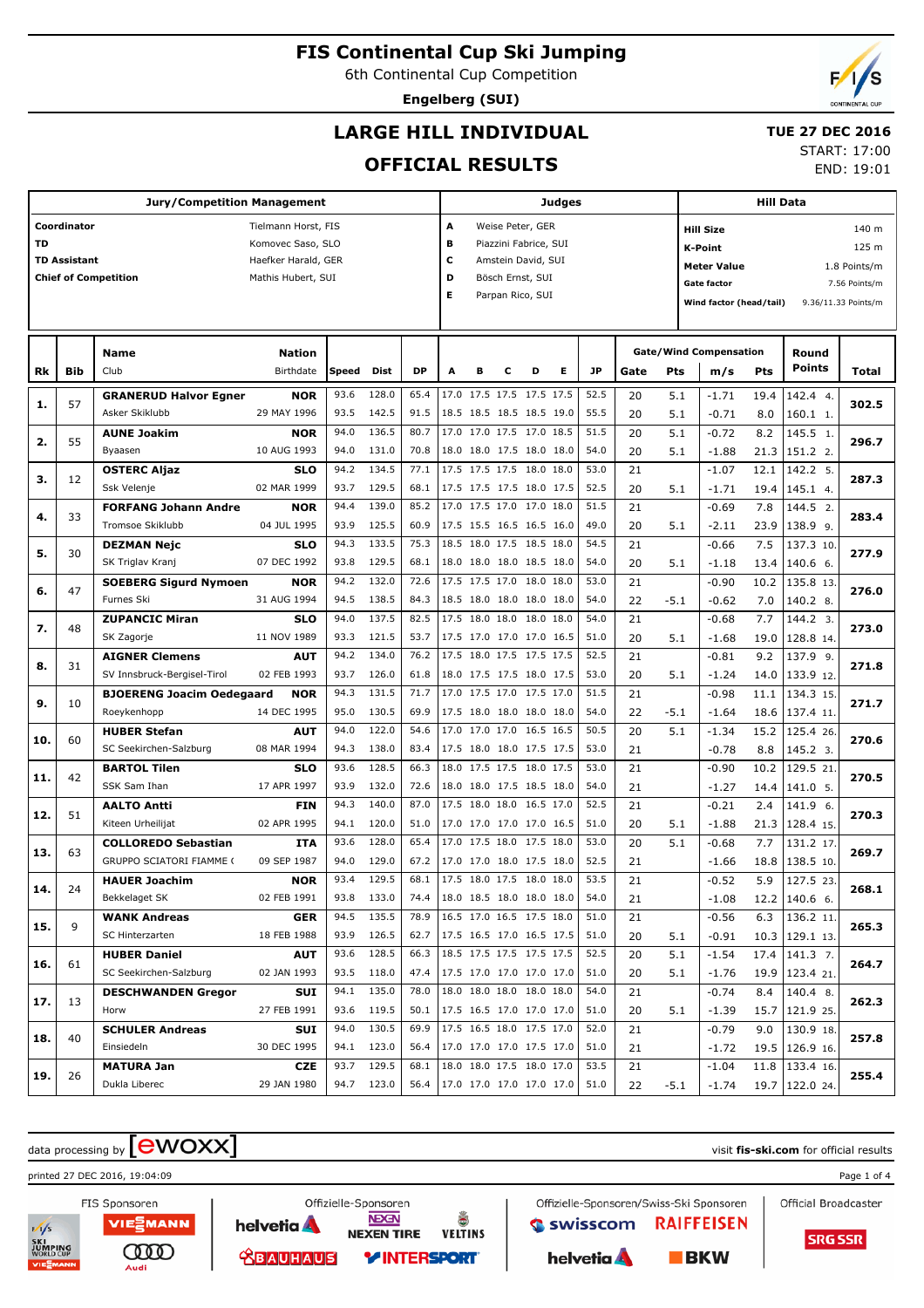6th Continental Cup Competition

**Engelberg (SUI)**

END: 19:01

## **LARGE HILL INDIVIDUAL**

### **TUE 27 DEC 2016** START: 17:00

## **OFFICIAL RESULTS**

|     |                | <b>Name</b>              | <b>Nation</b> |              |       |           |   |                          |   |   |   |      | <b>Gate/Wind Compensation</b> |            |         |      | Round            |       |
|-----|----------------|--------------------------|---------------|--------------|-------|-----------|---|--------------------------|---|---|---|------|-------------------------------|------------|---------|------|------------------|-------|
| Rk  | <b>Bib</b>     | Club                     | Birthdate     | <b>Speed</b> | Dist  | <b>DP</b> | A | в                        | c | D | Е | JP   | Gate                          | <b>Pts</b> | m/s     | Pts  | <b>Points</b>    | Total |
|     |                | <b>INSAM Alex</b>        | <b>ITA</b>    | 94.1         | 130.5 | 69.9      |   | 17.5 18.0 17.5 18.0 17.5 |   |   |   | 53.0 | 21                            |            | $-0.62$ | 7.0  | 129.9 19.        |       |
| 20. | 19             | G.S. FIAMME ORO MOENA    | 19 DEC 1997   | 94.3         | 122.0 | 54.6      |   | 17.0 16.5 17.5 17.5 17.0 |   |   |   | 51.5 | 21                            |            | $-1.64$ | 18.6 | $124.7$ 18.      | 254.6 |
| 21. | 50             | <b>REISENAUER Janni</b>  | <b>AUT</b>    | 93.8         | 132.5 | 73.5      |   | 18.0 18.0 18.0 18.0 18.0 |   |   |   | 54.0 | 21                            |            | $-0.67$ | 7.6  | 135.1 14.        | 253.7 |
|     |                | TSU St. Veit-Salzburg    | 07 NOV 1997   | 94.3         | 127.0 | 63.6      |   | 18.0 17.5 17.5 18.0 17.5 |   |   |   | 53.0 | 22                            | $-5.1$     | $-0.63$ | 7.1  | 118.6 27.        |       |
| 22. | 52             | <b>HOFFMANN Felix</b>    | <b>GER</b>    | 93.3         | 130.5 | 69.9      |   | 17.5 17.5 17.5 17.0 17.5 |   |   |   | 52.5 | 20                            | 5.1        | $-0.20$ | 2.3  | 129.8 20.        | 252.0 |
|     |                | SWV Goldlauter           | 14 OCT 1997   | 93.9         | 123.5 | 57.3      |   | 17.5 17.0 17.5 17.5 17.0 |   |   |   | 52.0 | 21                            |            | $-1.14$ | 12.9 | 122.2 23.        |       |
| 23. | 54             | <b>BIEGUN Krzysztof</b>  | <b>POL</b>    | 93.5         | 125.0 | 60.0      |   | 17.0 17.0 17.5 18.0 17.5 |   |   |   | 52.0 | 20                            | 5.1        | $-0.67$ | 7.6  | 124.7 29.        | 250.2 |
|     |                | SS-R LZS Sokol Szczyrk   | 21 MAY 1994   | 94.0         | 125.0 | 60.0      |   | 17.5 17.0 17.0 17.5 17.0 |   |   |   | 51.5 | 21                            |            | $-1.24$ | 14.0 | $125.5$ 17.      |       |
| 24. | 14             | <b>BRASME Paul</b>       | <b>FRA</b>    | 94.3         | 129.5 | 68.1      |   | 17.5 18.0 17.5 17.5 17.5 |   |   |   | 52.5 | 21                            |            | $-0.40$ | 4.5  | 125.1 27.        | 249.7 |
|     |                | <b>U.S VENTRON</b>       | 03 AUG 1997   | 94.3         | 125.0 | 60.0      |   | 17.5 17.0 17.5 17.5 17.5 |   |   |   | 52.5 | 21                            |            | $-1.07$ |      | 12.1   124.6 19. |       |
| 24. | $\overline{4}$ | <b>HAUSWIRTH Sandro</b>  | <b>SUI</b>    | 94.4         | 125.5 | 60.9      |   | 17.5 17.5 17.5 17.5 17.0 |   |   |   | 52.5 | 21                            |            | $-1.03$ | 11.7 | 125.1 27.        | 249.7 |
|     |                | Gstaad                   | 29 AUG 2000   | 94.4         | 125.5 | 60.9      |   | 17.5 17.5 17.5 17.5 17.5 |   |   |   | 52.5 | 21                            |            | $-0.99$ |      | 11.2 124.6 19.   |       |
| 26. | 46             | <b>KRAUS Marinus</b>     | <b>GER</b>    | 93.7         | 127.5 | 64.5      |   | 16.5 17.0 17.0 17.5 17.5 |   |   |   | 51.5 | 21                            |            | $-1.19$ | 13.5 | 129.521          | 249.3 |
|     |                | WSV Oberaudorf           | 13 FEB 1991   | 93.7         | 122.5 | 55.5      |   | 17.0 17.0 17.0 17.0 16.5 |   |   |   | 51.0 | 21                            |            | $-1.17$ |      | 13.3 119.8 26.   |       |
| 27. | 2              | <b>PEIER Killian</b>     | <b>SUI</b>    | 93.5         | 127.5 | 64.5      |   | 17.5 17.5 17.5 18.0 17.5 |   |   |   | 52.5 | 21                            |            | $-0.75$ | 8.5  | 125.5 25.        | 248.0 |
|     |                | Vallee du Joux           | 28 MAR 1995   | 93.9         | 127.0 | 63.6      |   | 16.5 17.0 17.0 17.0 17.5 |   |   |   | 51.0 | 21                            |            | $-0.70$ | 7.9  | 122.5 22.        |       |
| 28. | 41             | <b>KOZISEK Cestmir</b>   | <b>CZE</b>    | 93.6         | 128.5 | 66.3      |   | 17.5 17.5 17.5 18.0 17.0 |   |   |   | 52.5 | 21                            |            | $-0.74$ | 8.4  | 127.2 24.        | 244.8 |
|     |                | LSK Lomnice nad Popelkou | 09 NOV 1991   | 93.6         | 122.0 | 54.6      |   | 17.0 16.5 17.0 17.0 16.5 |   |   |   | 50.5 | 21                            |            | $-1.10$ |      | 12.5 117.6 28.   |       |
| 29. | 8              | <b>BOGATAJ Tine</b>      | <b>SLO</b>    | 94.0         | 126.5 | 62.7      |   | 16.5 16.5 16.5 17.0 16.5 |   |   |   | 49.5 | 21                            |            | $-1.07$ | 12.1 | 124.3 30.        | 240.6 |
|     |                | SSK Ilirija              | 11 MAY 1998   | 94.2         | 122.0 | 54.6      |   | 17.0 17.0 17.5 17.5 17.0 |   |   |   | 51.5 | 21                            |            | $-0.90$ |      | 10.2 116.3 29.   |       |
| 30. | 58             | <b>PAVLOVCIC Bor</b>     | <b>SLO</b>    | 93.8         | 127.0 | 63.6      |   | 18.0 17.0 17.5 17.5 17.5 |   |   |   | 52.5 | 20                            | 5.1        | $-1.32$ | 15.0 | 136.2 11         | 136.2 |
|     |                | Nd Ratece planica        | 27 JUN 1998   |              |       |           |   |                          |   |   |   |      |                               |            |         |      |                  |       |

|     |                | Not qualified for final round                               |                           |      |       |      |                          |  |      |    |     |         |      |       |
|-----|----------------|-------------------------------------------------------------|---------------------------|------|-------|------|--------------------------|--|------|----|-----|---------|------|-------|
| 31. | 11             | <b>SCHUBERT Johannes</b><br>Sq Nickelhuette aue             | <b>GER</b><br>04 APR 1997 | 94.3 | 126.0 | 61.8 | 16.5 17.0 17.5 17.0 17.5 |  | 51.5 | 21 |     | $-0.89$ | 10.1 | 123.4 |
| 32. | 45             | <b>WOLNY Jakub</b><br>LKS Klimczok Bystra                   | <b>POL</b><br>15 MAY 1995 | 94.4 | 125.0 | 60.0 | 17.5 17.0 17.5 17.5 17.0 |  | 52.0 | 21 |     | $-0.99$ | 11.2 | 123.2 |
| 33. | 49             | <b>BJERKEENGEN Fredrik</b><br>Kolbukameratene IL            | <b>NOR</b><br>11 NOV 1988 | 94.1 | 127.0 | 63.6 | 17.5 16.5 17.0 17.0 17.0 |  | 51.0 | 21 |     | $-0.68$ | 7.7  | 122.3 |
| 34. | 3              | <b>EGLOFF Luca</b><br>Grabserberg                           | <b>SUI</b><br>06 JUN 1995 | 94.2 | 125.5 | 60.9 | 16.5 17.0 17.0 16.5 16.5 |  | 50.0 | 21 |     | $-0.99$ | 11.2 | 122.1 |
| 35. | 56             | <b>BRESADOLA Davide</b><br>C.S. ESERCITO                    | <b>ITA</b><br>10 SEP 1988 | 93.3 | 118.0 | 47.4 | 17.0 16.5 17.0 16.5 17.0 |  | 50.5 | 20 | 5.1 | $-1.68$ | 19.0 | 122.0 |
| 35. | 39             | <b>KYTOESAHO Niko</b><br>Ounasyaaran Hiihtoseura            | <b>FIN</b><br>18 DEC 1999 | 93.9 | 126.5 | 62.7 | 16.5 17.5 17.5 17.5 17.5 |  | 52.5 | 21 |     | $-0.60$ | 6.8  | 122.0 |
| 37. | 38             | <b>BIRCHLER Tobias</b><br>Einsiedeln                        | <b>SUI</b><br>29 JUL 1997 | 93.8 | 127.0 | 63.6 | 17.5 17.0 17.5 17.5 17.0 |  | 52.0 | 21 |     | $-0.52$ | 5.9  | 121.5 |
| 38. | 32             | <b>IWASA Yuken</b><br>Sapporo Nihon Univ. High Schc         | <b>JPN</b><br>02 JUL 1999 | 94.0 | 123.0 | 56.4 | 17.5 17.0 17.5 17.5 17.0 |  | 52.0 | 21 |     | $-1.06$ | 12.0 | 120.4 |
| 38. | $\overline{7}$ | <b>MAKSIMOCHKIN Mikhail</b><br>Sdushor CSP N. Novgorod Dina | <b>RUS</b><br>29 AUG 1993 | 93.8 | 126.0 | 61.8 | 16.5 16.5 16.0 17.5 16.5 |  | 49.5 | 21 |     | $-0.80$ | 9.1  | 120.4 |
| 40. | 62             | <b>WOHLGENANNT Ulrich</b><br>SK Kehlegg-Vorarlberg          | <b>AUT</b><br>01 AUG 1994 | 93.5 | 119.5 | 50.1 | 17.0 16.5 17.0 16.0 17.0 |  | 50.5 | 20 | 5.1 | $-1.29$ | 14.6 | 120.3 |
| 41. | 34             | <b>ROCH DUPLAND Thomas</b><br>Saint Gervais                 | <b>FRA</b><br>03 FEB 1996 | 93.8 | 127.5 | 64.5 | 17.0 17.5 18.0 17.5 18.0 |  | 53.0 | 21 |     | $-0.23$ | 2.6  | 120.1 |

å

**VELTINS** 

# $\alpha$  data processing by  $\boxed{\text{ewOX}}$

ത്ത

Audi

printed 27 DEC 2016, 19:04:09 Page 2 of 4



**NEXEN** helvetia **A NEXEN TIRE TEAUHAUS** *VINTERSPORT* 

Offizielle-Sponsoren

Offizielle-Sponsoren/Swiss-Ski Sponsoren Swisscom **RAIFFEISEN** 

helvetia A

 $BKN$ 

Official Broadcaster

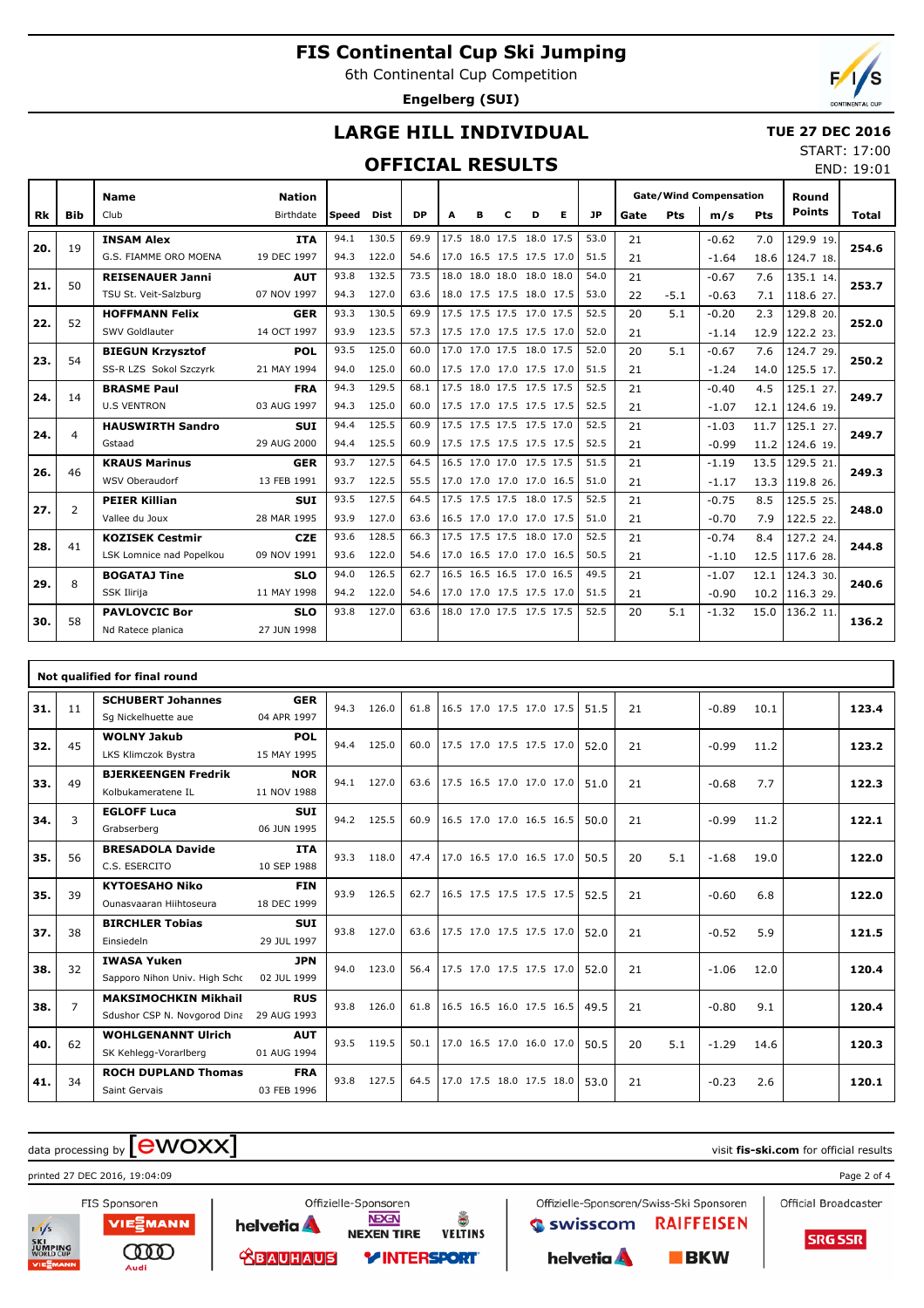6th Continental Cup Competition

**Engelberg (SUI)**



## **LARGE HILL INDIVIDUAL**

### **TUE 27 DEC 2016**

## **OFFICIAL RESULTS**

START: 17:00 END: 19:01

|           |              | <b>Name</b>                                                 | <b>Nation</b>             |            |            |           |   |   |   |                          |    |           | <b>Gate/Wind Compensation</b> |            |         |            | Round         |       |
|-----------|--------------|-------------------------------------------------------------|---------------------------|------------|------------|-----------|---|---|---|--------------------------|----|-----------|-------------------------------|------------|---------|------------|---------------|-------|
| <b>Rk</b> | <b>Bib</b>   | Club                                                        | Birthdate                 | Speed Dist |            | <b>DP</b> | A | в | c | D                        | E. | <b>JP</b> | Gate                          | <b>Pts</b> | m/s     | <b>Pts</b> | <b>Points</b> | Total |
| 42.       | 6            | <b>ZNISZCZOL Aleksander</b><br>WSS Wisla                    | <b>POL</b><br>08 MAR 1994 | 93.8       | 122.5      | 55.5      |   |   |   | 17.0 16.5 17.0 16.5 17.0 |    | 50.5      | 21                            |            | $-1.20$ | 13.6       |               | 119.6 |
| 43.       | 44           | <b>POLASEK Viktor</b><br>Sk Nove mesto na morave            | <b>CZE</b><br>18 JUL 1997 |            | 93.4 124.0 | 58.2      |   |   |   | 17.0 17.0 17.0 17.0 17.0 |    | 51.0      | 21                            |            | $-0.90$ | 10.2       |               | 119.4 |
| 44.       | 53           | <b>ASIKAINEN Lauri</b><br>Kuusamon Erae-Veikot              | <b>FIN</b><br>28 MAY 1989 |            | 93.2 123.0 | 56.4      |   |   |   | 17.0 17.0 17.5 17.5 17.0 |    | 51.5      | 20                            | 5.1        | $-0.56$ | 6.3        |               | 119.3 |
| 45.       | 36           | <b>BOYARINTSEV Vladislav</b><br>Saint-Petersburg KOR1 Dinam | <b>RUS</b><br>31 OCT 1994 | 94.0       | 127.5      | 64.5      |   |   |   | 16.5 17.0 17.5 18.0 18.0 |    | 52.5      | 21                            |            | $-0.18$ | 2.0        |               | 119.0 |
| 46.       | 15           | <b>BRADATSCH Sebastian</b><br>WSC 07 Ruhla                  | <b>GER</b><br>08 MAY 1996 | 93.3       | 129.0      | 67.2      |   |   |   | 17.0 17.5 17.5 17.5 17.0 |    | 52.0      | 21                            |            | 0.03    | $-0.3$     |               | 118.9 |
| 47.       | 59           | <b>ASCHENWALD Philipp</b><br>SC Mayerhofen-Tirol            | <b>AUT</b><br>12 NOV 1995 | 93.9       | 116.5      | 44.7      |   |   |   | 17.0 16.0 17.0 17.0 16.5 |    | 50.5      | 20                            | 5.1        | $-1.62$ | 18.4       |               | 118.7 |
| 47.       | 25           | <b>SAKALA Filip</b><br>Tj Frenstat pod radhostem            | <b>CZE</b><br>21 MAY 1996 | 93.9       | 124.0      | 58.2      |   |   |   | 17.5 17.0 17.0 17.0 17.5 |    | 51.5      | 21                            |            | $-0.79$ | 9.0        |               | 118.7 |
| 49.       | 29           | <b>MIETUS Krzysztof</b><br>AZS Zakopane                     | <b>POL</b><br>08 MAR 1991 | 93.5       | 124.0      | 58.2      |   |   |   | 18.0 17.5 17.5 17.5 17.5 |    | 52.5      | 21                            |            | $-0.70$ | 7.9        |               | 118.6 |
| 50.       | 37           | <b>IPCIOGLU Fatih Arda</b>                                  | <b>TUR</b><br>28 SEP 1997 | 93.9       | 126.0      | 61.8      |   |   |   | 16.5 17.0 17.5 17.5 16.5 |    | 51.0      | 21                            |            | $-0.45$ | 5.1        |               | 117.9 |
| 51.       | 16           | <b>WASEK Pawel</b><br>WSS Wisla                             | <b>POL</b><br>02 JUN 1999 | 94.1       | 120.0      | 51.0      |   |   |   | 17.5 17.5 17.0 17.0 17.0 |    | 51.5      | 21                            |            | $-0.96$ | 10.9       |               | 113.4 |
| 52.       | 18           | <b>SIEGEL David</b><br>SV Baiersbronn                       | <b>GER</b><br>28 AUG 1996 |            | 94.3 124.0 | 58.2      |   |   |   | 15.5 15.0 15.0 14.5 15.0 |    | 45.0      | 21                            |            | $-0.66$ | 7.5        |               | 110.7 |
| 53.       | 35           | <b>BAZHENOV Aleksandr</b><br>ZDUSHOR ZVS CSP                | <b>RUS</b><br>13 JUL 1995 | 93.5       | 122.5      | 55.5      |   |   |   | 17.0 16.5 17.0 17.0 16.5 |    | 50.5      | 21                            |            | $-0.29$ | 3.3        |               | 109.3 |
| 54.       | 27           | <b>MALTSEV Kevin</b><br>Elva Skiclub                        | <b>EST</b><br>04 JUL 2000 | 93.4       | 117.5      | 46.5      |   |   |   | 16.5 16.0 16.5 16.5 16.0 |    | 49.0      | 21                            |            | $-1.13$ | 12.8       |               | 108.3 |
| 55.       | 17           | <b>KURITA Riki</b><br>Hakuba High School                    | <b>JPN</b><br>16 SEP 1998 |            | 93.8 117.5 | 46.5      |   |   |   | 16.5 16.0 16.5 16.0 16.0 |    | 48.5      | 21                            |            | $-0.96$ | 10.9       |               | 105.9 |
| 56.       | $\mathbf{1}$ | <b>PETER Dominik</b><br>Am Bachtel wald                     | <b>SUI</b><br>30 MAY 2001 | 93.6       | 117.5      | 46.5      |   |   |   | 17.0 17.0 16.5 16.5 16.5 |    | 50.0      | 21                            |            | $-0.43$ | 4.9        |               | 101.4 |
| 57.       | 20           | <b>PASICHNYK Stepan</b><br>Kremenets ski school             | <b>UKR</b><br>09 JAN 1998 | 93.9       | 117.5      | 46.5      |   |   |   | 15.5 16.0 16.5 16.5 15.5 |    | 48.0      | 21                            |            | $-0.53$ | 6.0        |               | 100.5 |
| 58.       | 21           | <b>MARUSIAK Yevhen</b><br>Verkhovyna Ski school             | <b>UKR</b><br>16 MAR 2000 | 92.8       | 117.5      | 46.5      |   |   |   | 17.0 16.5 16.0 16.0 15.5 |    | 48.5      | 21                            |            | $-0.14$ | 1.6        |               | 96.6  |
| 59.       | 23           | <b>CONTAMINE Mathis</b><br>Courchevel                       | <b>FRA</b><br>14 SEP 2001 | 93.3       | 113.5      | 39.3      |   |   |   | 17.0 16.0 16.5 16.0 16.5 |    | 49.0      | 21                            |            | $-0.10$ | 1.1        |               | 89.4  |

|            | Did not start            |  |  |  |  |  |  |  |  |  |  |  |
|------------|--------------------------|--|--|--|--|--|--|--|--|--|--|--|
| <b>Bib</b> | <b>Name</b>              |  |  |  |  |  |  |  |  |  |  |  |
| -          | KALINICHENKO Vitaliy     |  |  |  |  |  |  |  |  |  |  |  |
| 43         | <b>SCHMID Constantin</b> |  |  |  |  |  |  |  |  |  |  |  |